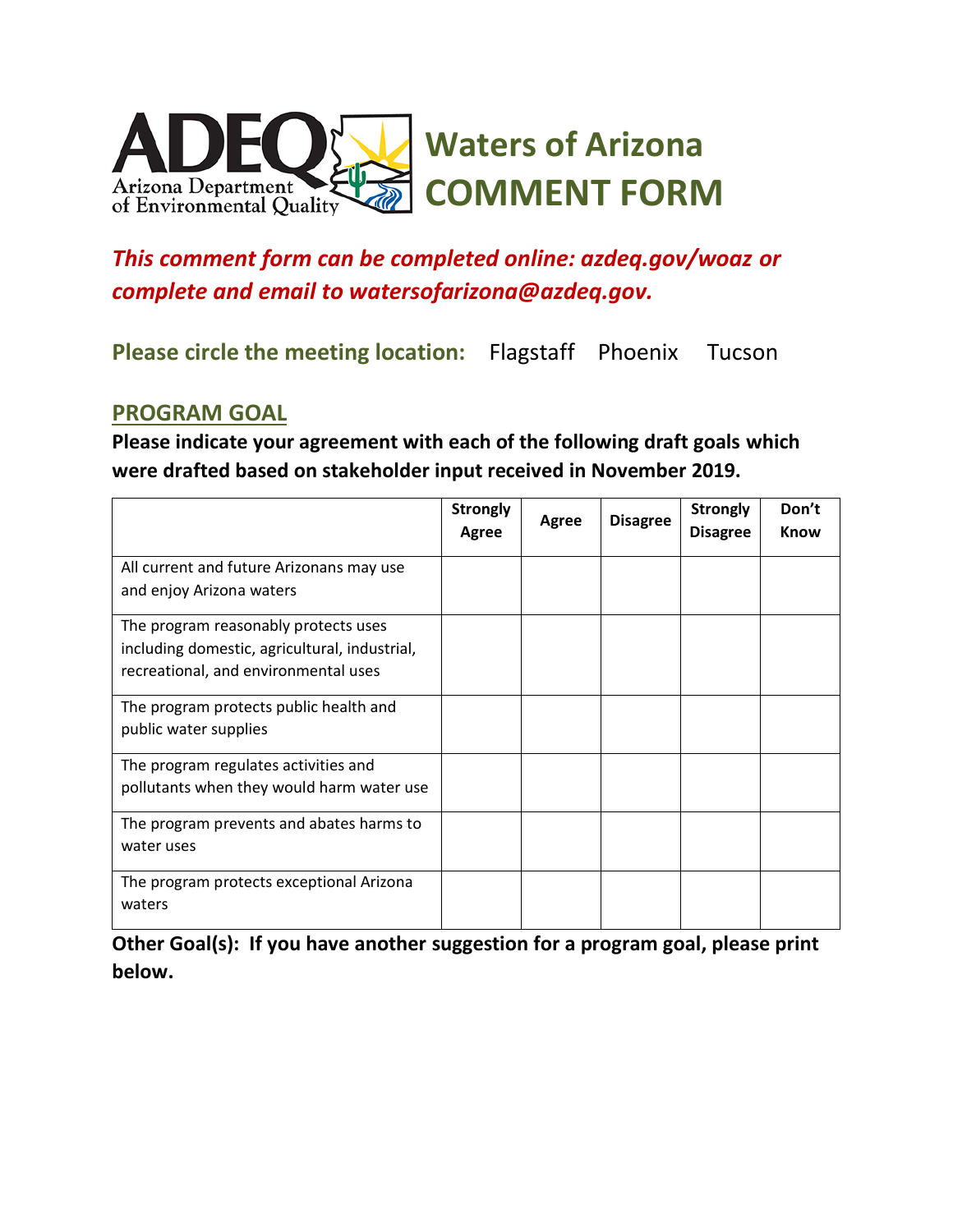# **GUIDING PRINCIPLES**

**Please indicate your agreement with each of the following guiding principles which were drafted based on stakeholder input received in November 2019.**

|                                                                                                                  | <b>Strongly</b><br>Agree | <b>Agree</b> | <b>Disagree</b> | <b>Strongly</b><br><b>Disagree</b> | Don't<br>Know |
|------------------------------------------------------------------------------------------------------------------|--------------------------|--------------|-----------------|------------------------------------|---------------|
| The program is sustainable for the long-term                                                                     |                          |              |                 |                                    |               |
| A robust, transparent stakeholder process<br>influences Department decisions                                     |                          |              |                 |                                    |               |
| The program is implemented consistently<br>and fairly to all                                                     |                          |              |                 |                                    |               |
| The program does not duplicate other state<br>regulations                                                        |                          |              |                 |                                    |               |
| Strong and predictable penalties and<br>enforcement promote and ensure<br>compliance                             |                          |              |                 |                                    |               |
| Applicable permit programs are streamlined<br>and flexible                                                       |                          |              |                 |                                    |               |
| The Department uses cost-effective and<br>reliable data sources to monitor threats to<br>water uses              |                          |              |                 |                                    |               |
| Regulated entities know what the program<br>requires because regulations are clear                               |                          |              |                 |                                    |               |
| The program allows for environmentally<br>sustainable economic growth                                            |                          |              |                 |                                    |               |
| Credible scientific data guides water use<br>protections                                                         |                          |              |                 |                                    |               |
| The program cooperates with other states,<br>Tribal Nations, and the federal government<br>to protect water uses |                          |              |                 |                                    |               |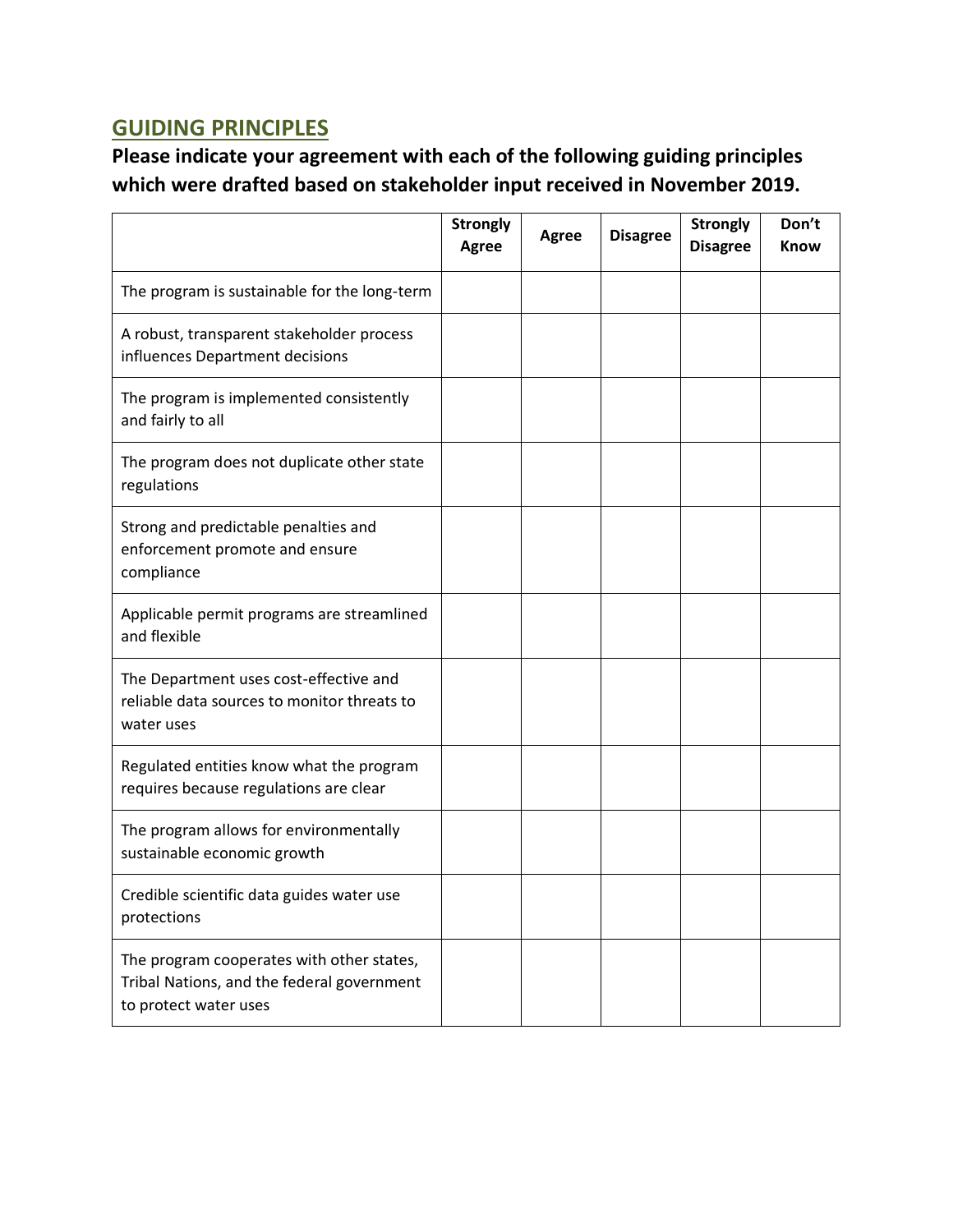**Other Guiding Principles: If you have another suggestion(s) for guiding principles, please print below.**

### **PROTECTING USES**

### **Please select one of the three uses identified by the stakeholders and answer the questions in this section.**

**Please circle your chosen use:** Drinking Water Recreation **Recreation** Irrigation

**What impacts this use?**

**How would you determine the risk of a discharge from one of your identified impacts affecting this use?**